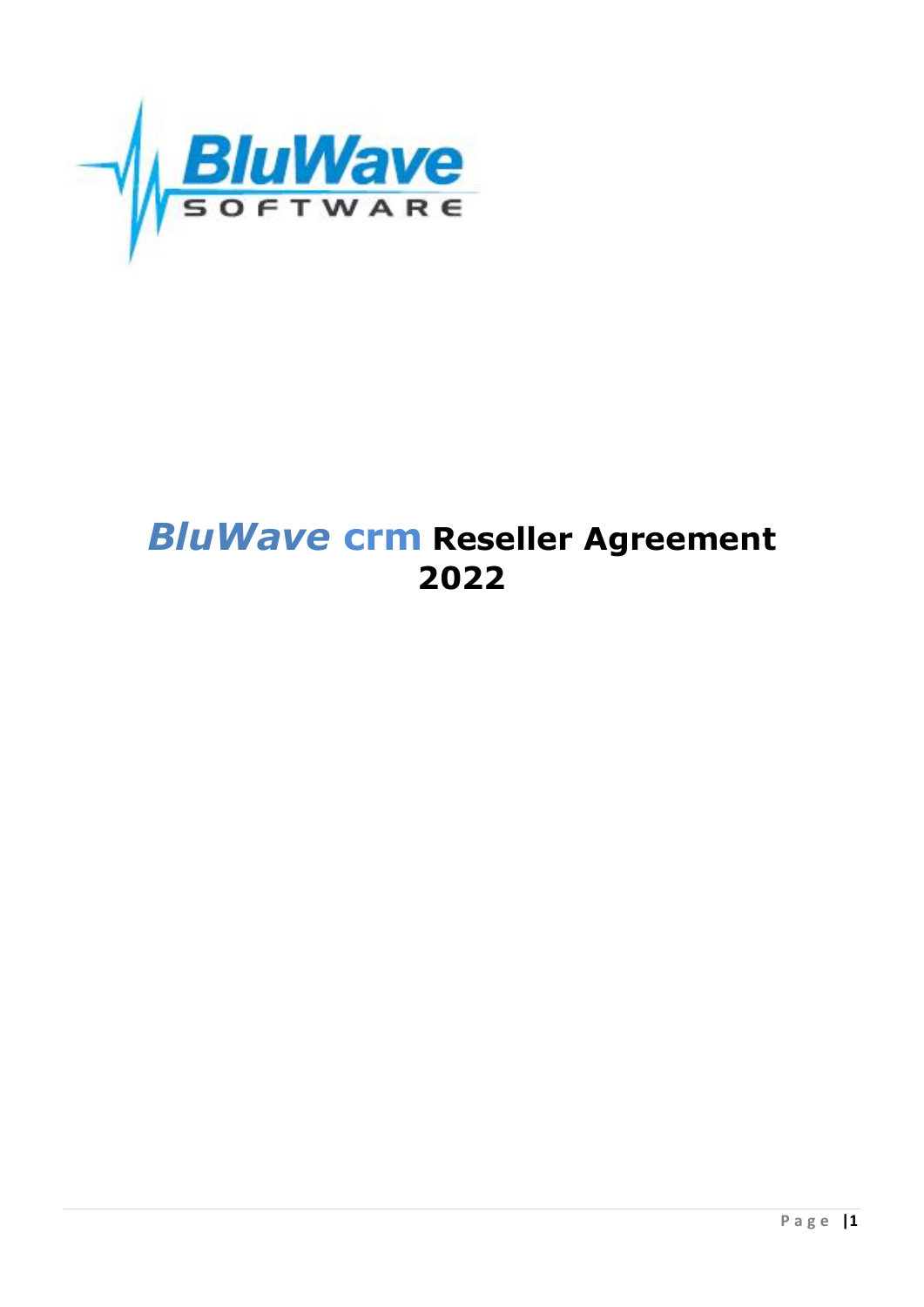# **Reseller Agreement for BluWave Software**

A reseller actively sells *BluWave crm* and also may offer training and implementation services for *BluWave crm*. The agreement is a non-exclusive arrangement authorising the reseller to sell the BluWave software licenses and supporting implementation and training services.

#### **1. Sales Model for BluWave Resellers**

- The reseller discount on license fees sold is 30% of the retail price of the BluWave CRM/Service License Fees. The retail price is currently (from 1 Jan 2022) R480 ex VAT per month or R 4800 ex VAT per annum. Licenses fees are debited on the first of each month but received by BluWave 15 days later from our debit order service provider. The commissions would then be due to the Reseller on the last day of the month in which they were received. An annual increase in the retail price of license fees is applied on 1 Jan every year.
- The reseller discount on other BluWave Software products offered is 30% of the profit made by BluWave. These other products carry a supplier license fee so a COST to BluWave Software as they are not completely developed by BluWave Software. BluWave BI is a product we import and white label as BluWave BI. The BluWave Service Mobile Job Card app is developed on a platform that incorporates a platform license fee for each user. These costs usually change once a year in January so will be adjusted when we calculate our new retail prices unless a supplier has an abnormal adjustment. If the customer prepays his license fees for 6 months then the customer only pays for 5 months hence the commission is multiplied by 5. Similarly if the customer prepays for a year then the customer pays for only 10 months so the commission is the monthly amount multiplied by 10. The following table sets out the costs and resultant margin to BluWave as well as your commission amounts:

| <b>BluWave Product</b>                                     | <b>2020 Rand</b>       | <b>License Overhead</b>                            | <b>BluWave</b> | <b>30% Commission</b> |
|------------------------------------------------------------|------------------------|----------------------------------------------------|----------------|-----------------------|
|                                                            | <b>Retail Price ex</b> | to Overseas                                        | <b>Revenue</b> | to Reseller ex        |
|                                                            | <b>VAT</b>             | <b>Supplier</b>                                    | <b>Ex VAT</b>  | <b>VAT</b>            |
| <b>BluWave Service Mobile</b><br><b>Technician License</b> | R 310                  | USD 7.20 (Approx<br>15.5 rand per USD)<br>R 111.60 | R 198          | R 59.40               |

- Licenses fees are debited on the first of each month but received by BluWave 15 days later from our debit order service provider. The commissions would then be due to the Reseller on the last day of the month in which they were received. Increases are dictated by our supplier as well as the exchange rate on these products.
- Thereafter the commissions are payable to the "Reseller" as recurring revenue for as long as "Reseller" is a registered Reseller (See Cancellation of Reseller Registration) and the customer continues pay the license fees.
- Registered Resellers may offer training and implementation services to their customers. BluWave Software offers training and implementation services and will publish recommended retail prices for these on our website. The Reseller may however design his own services and retail prices therefore.
- BluWave offers various implementation and training "packages" structured around the number of users. They are affordable from 1 user upwards. Details of one of these "packages" are set out below. For customers whom have teams of 4 to 7 sales staff we offer the following training and implementation service at approx. R27 550 ex VAT:
	- o Project Planning Meeting 3 Hours
	- o System Configuration Meeting 4 Hours
	- o User Training 3 hour course onsite (6 users max)
	- o User Training 2 hour course onsite (6 users max)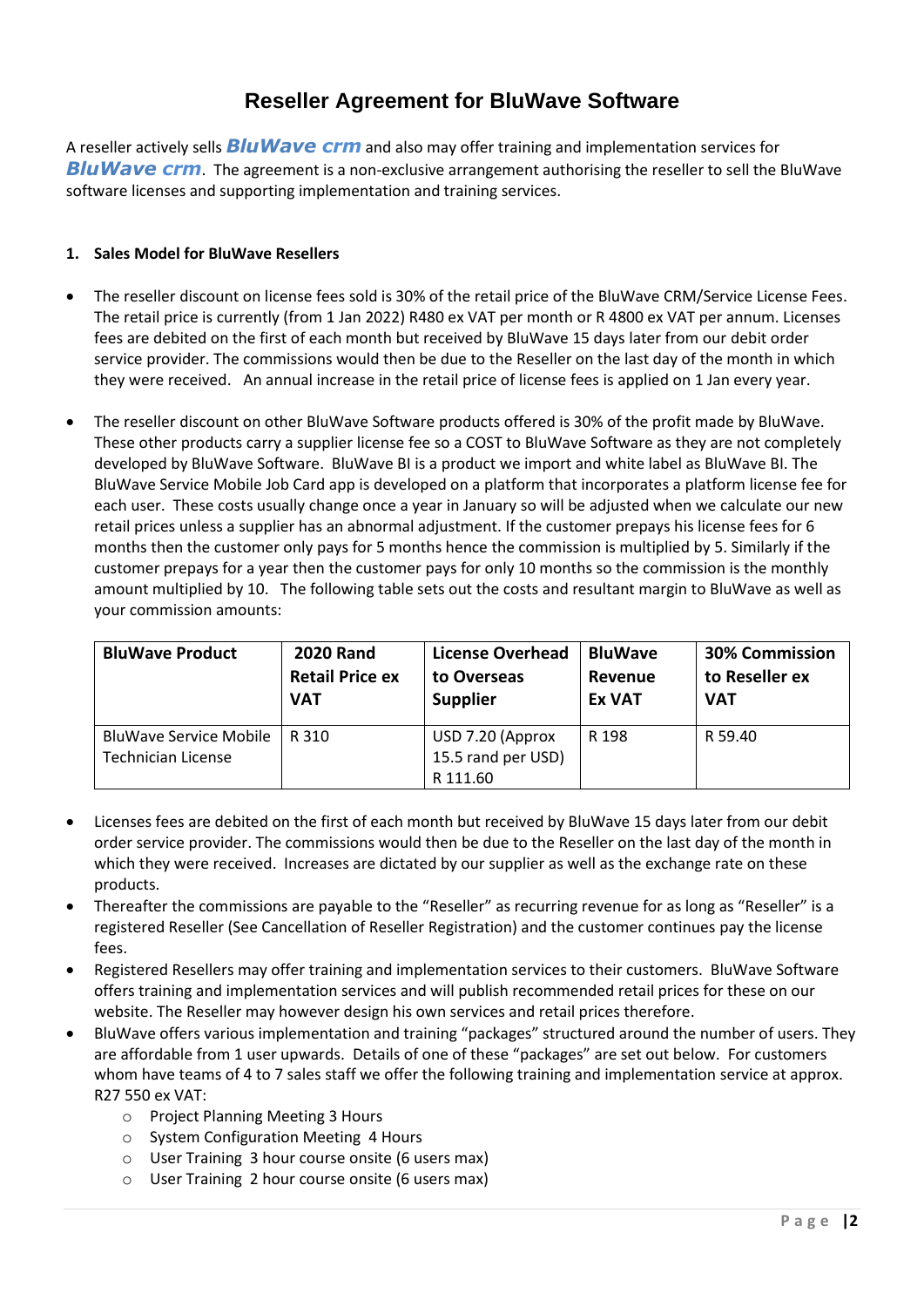- o Management Review 3 Hours
- Reseller may also sell BluWave Software's training and implementation services in which case a reseller discount of 20% applies. The reseller may also sell his own services for implementation and training. We make our training and set up materials available to the reseller to support the reseller in doing this. The reseller may set his own rates for the implementation and training services he offers.
- Affiliate commission: if preferred, the reseller may refer potential clients to BluWave Software and request that BluWave Software engage with the customer and conclude the sale. In this case we will offer the reseller an affiliate commission only, when the customer pays, equivalent to the first month's license fees from the first order. No on-going commissions will be due and no commission is paid on the implementation and training services. Payment will be made to the affiliate once payment is received from the customer.

#### **2. Initial Setup & Training of Reseller and his Sales Team for Reseller's Own System & Use thereof**

#### **Software**

BluWave Software will provide free *BluWave crm* licenses to the sales team and the managers of the sales team at the Reseller. In addition any internal sales staff and sales support staff whom interact with the Reseller customers may also have free licenses. We request you make a written request for each person supplying their names, email addresses and job function. A free on-site sales training session is offered to the reseller and the supporting sales presentation is also made available to the reseller.

#### **Reseller's own System Set up & Training at a Minimal Fee**

BluWave Software will offer the following set up and training for the Reseller's own BluWave CRM solution at a fee of R 6 730 ex VAT. Implementation assistance including your own system set up and training on Zoom as follows:

- A private system set up meeting of 3 hours to configure your own BluWave CRM system online via Zoom.
- The 6-hour public user training 3 x 2-hour courses online via Zoom.

#### **3. Implementation & Training Materials**

We can provide currently the following training & implementation documents and supporting training materials in electronic format. The Reseller will be required to print and supply these for the training and implementation services the Reseller sells.

- User Training Materials these can be printed black and white. We bind them with a slide binder, backing board and plastic cover. Evaluation form at the back. About 50 Pages. An electronic copy can be supplied but the printing and binding would need to be done by the reseller. There are in addition several other course documents available on our learning centre for which we can supply electronic copies.
- Planning Document
- System Set up doc detailing all items to be set up in the set up meeting.
- As additional modules are developed for BluWave you will be supplied with related training document.

#### **4. Logistics**

- BluWave can make sales and marketing collateral available to Resellers via our website: brochures, order forms, presentation file, user lists.
- The Reseller can sign his prospects on for 30 day free trials insert Reseller's email address into sign up form to prevent us making a sales approach – or email BluWave to identify lead to us.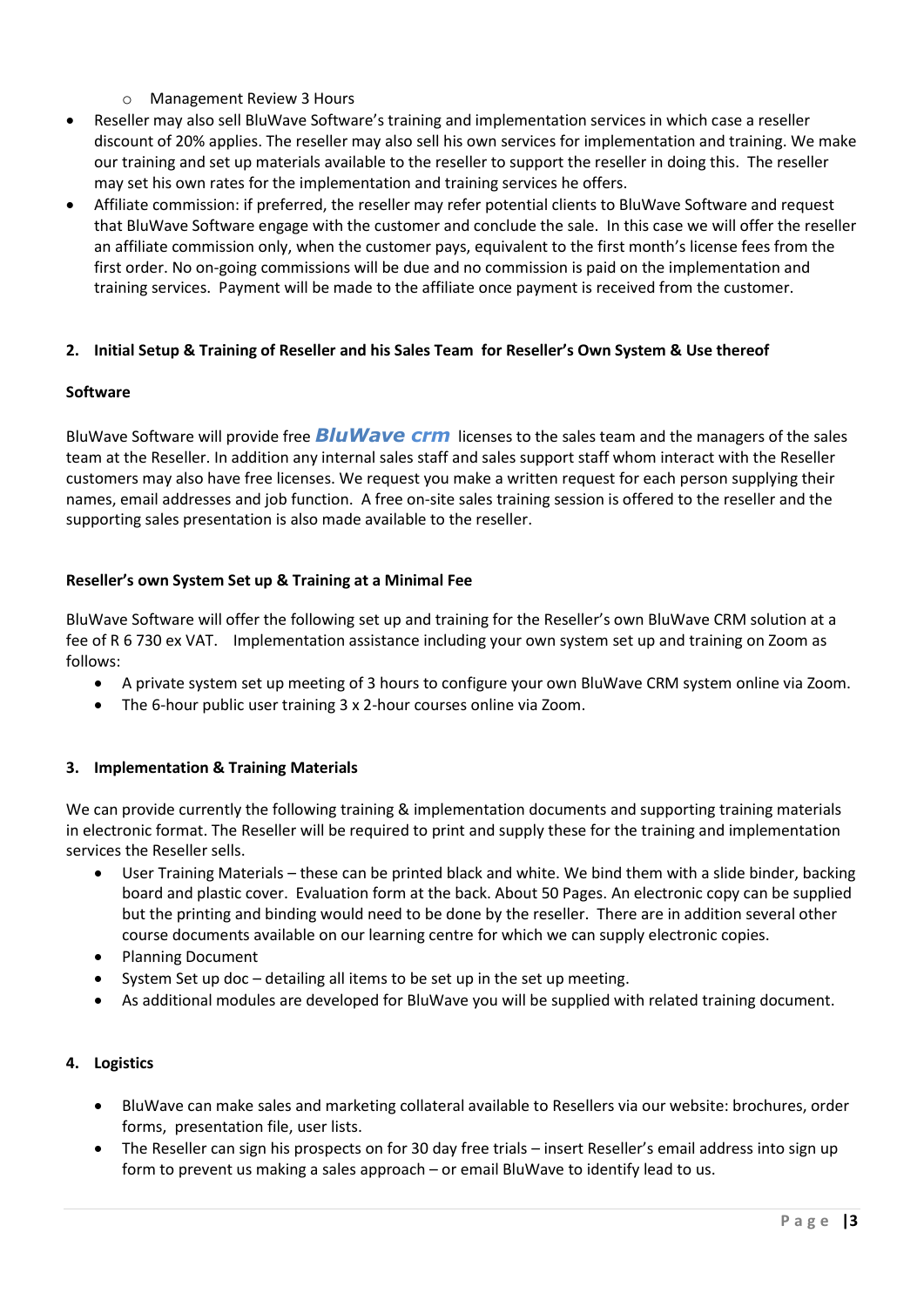- All license orders to be completed by the customer on the BluWave Software order Forms. Monthly license fees require a debit order authorisation – this is part of the order form. Prepaid licenses for 6 or 12 months do not require a debit order – different order form. The client is required to prepay in order to prevent disconnection of the service.
- Additional services sold by Reseller should be billed by the Reseller.

#### **5. Reseller Sales Staff & Areas**

The Reseller may recruit sales staff anywhere in South Africa. Reseller may sell *BluWave crm* anywhere within South Africa.

#### **6. On-going Reseller Agreement**

BluWave Software reserves the right to vary the terms of the Reseller agreement from time to time. The Reseller will have the option to accept the new terms and to cancel the agreement if there are material changes in the terms that are not acceptable to the Reseller. In particular it is envisaged that we would require the Reseller to employ a "certified" training and implementation person. There will probably be annual training costs related to this on-going certification program.

#### **7. Sales Quota in order to maintain Reseller registration.**

For the first 6 months of the Reseller agreement there is no specific sales quota. Thereafter in order to maintain the Reseller status, we would require the Reseller to sell at least 4 licenses in a 6 month period.

#### **8. Cancellation of Reseller Agreement**

If this quota of 4 new licenses in 6 months is not maintained, then BluWave Software reserves the right to give one month's notice of cancellation of the reseller agreement. The Reseller may give one month's notice of cancellation of the reseller agreement at any time.

If the reseller company ceases to operate or is placed under liquidation then BluWave Software reserves the right to give one month's notice of cancellation of the Reseller agreement

**The recurring revenue from license fees sold by the Reseller would continue to be paid for another 3 months after the cancellation date of the Reseller agreement.**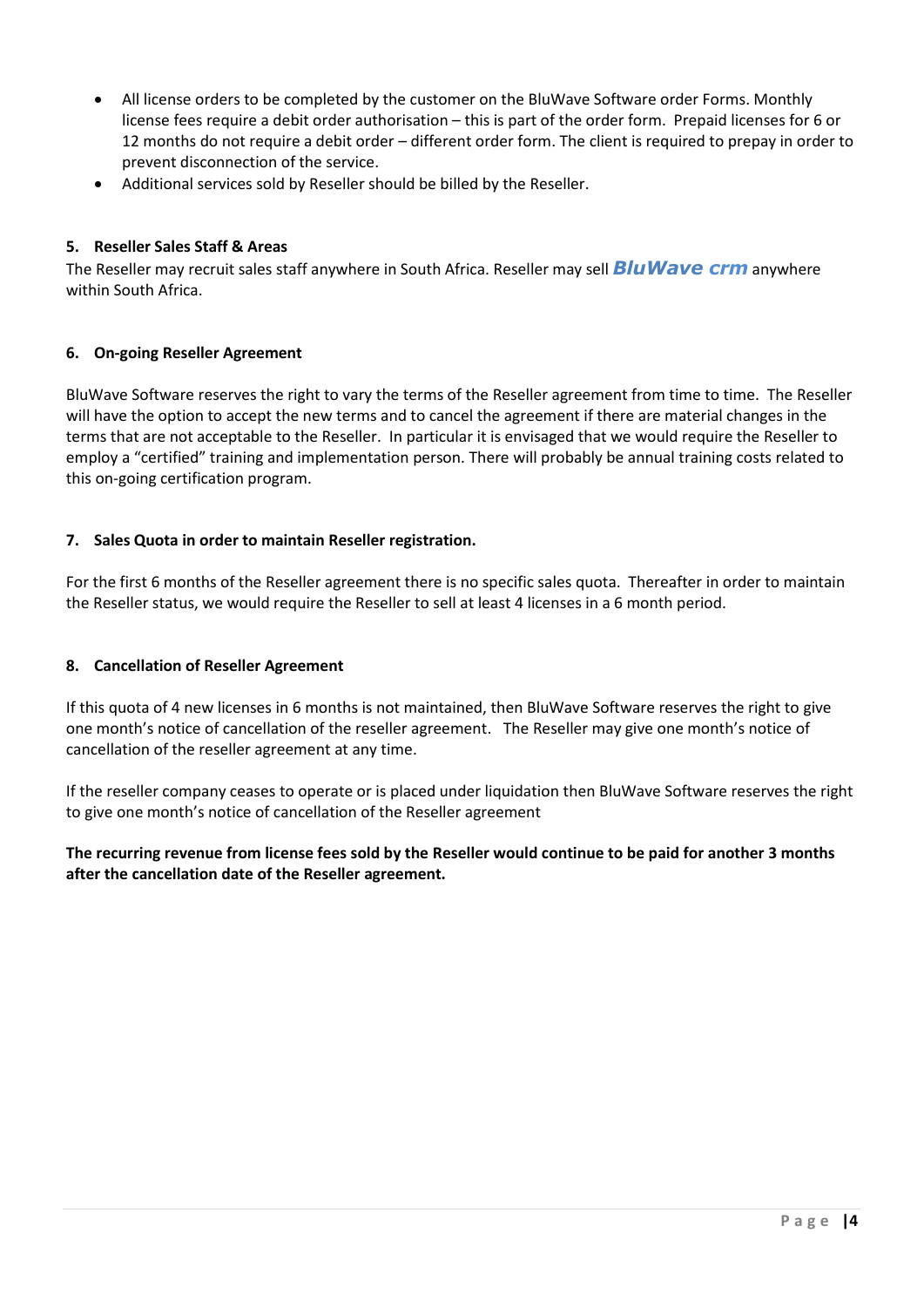#### **9. Please initial each page above and sign your acceptance of the Reseller Agreement below.**

Please initial each page above and sign below.

I confirm that I am authorised to sign the Reseller Agreement. I accept the Reseller agreement as set out in this document.

| <b>Accepted for BluWave Software CC</b>                                                                                                                                                                                       |  |
|-------------------------------------------------------------------------------------------------------------------------------------------------------------------------------------------------------------------------------|--|
| By Name: Name: 2008 and 2008 and 2008 and 2008 and 2008 and 2008 and 2008 and 2008 and 2008 and 2008 and 2008 and 2008 and 2008 and 2008 and 2008 and 2008 and 2008 and 2008 and 2008 and 2008 and 2008 and 2008 and 2008 and |  |
|                                                                                                                                                                                                                               |  |
|                                                                                                                                                                                                                               |  |